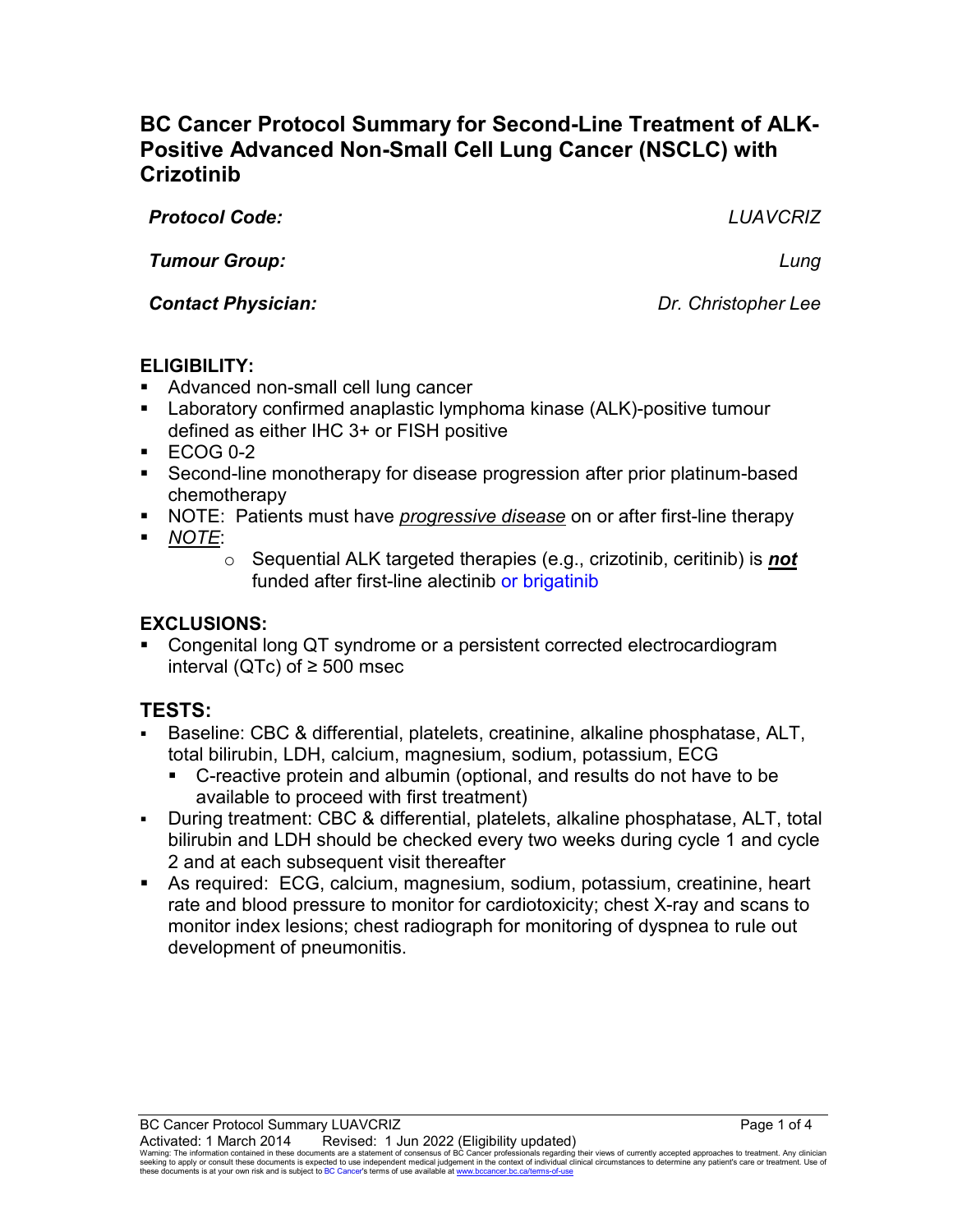#### **PREMEDICATIONS:**

no premedications needed

### **TREATMENT:**

| Drug       | <b>Dose</b>        | <b>BC Cancer Administration</b><br><b>Guideline</b> |
|------------|--------------------|-----------------------------------------------------|
| crizotinib | 250 mg twice daily | PΩ                                                  |

#### **Dose reduction**:

Dose level -1: 200 mg twice daily Dose level -2: 250 mg once daily

 Careful re-evaluation after initiation of therapy is essential as crizotinib should be continued *only if* tumour regression continues or the disease is stable and cancer-related symptoms have improved. Continued crizotinib for "psychological" palliation in the face of progressive disease is inappropriate.

#### **DOSE MODICATIONS:**

#### **1. Hematological:**

| ANC $(x109/L)$                  |     | Platelets (x10 <sup>9</sup> /L) | <b>Dose</b>                                                                |
|---------------------------------|-----|---------------------------------|----------------------------------------------------------------------------|
| greater than or<br>equal to 1.0 | and | greater than or<br>equal to 50  | 250 mg twice daily                                                         |
| 0.5 to less than 1.0            | or  | 25 to less than 50              | Withhold until recovery, then<br>resume at same dose schedule              |
| less than 0.5                   | or  | less than 25                    | Withhold until recovery, then<br>resume at 200 mg twice daily <sup>a</sup> |

a In case of recurrence, withhold until recovery, then resume at 250 mg once daily. Permanently discontinue in case of Grade 4 recurrence (ANC< 0.5 or Platelets <25).

Activated: 1 March 2014 Revised: 1 Jun 2022 (Eligibility updated)<br>Warning: The information contained in these documents are a statement of consensus of BC Cancer professionals regarding their views of currently accepted ap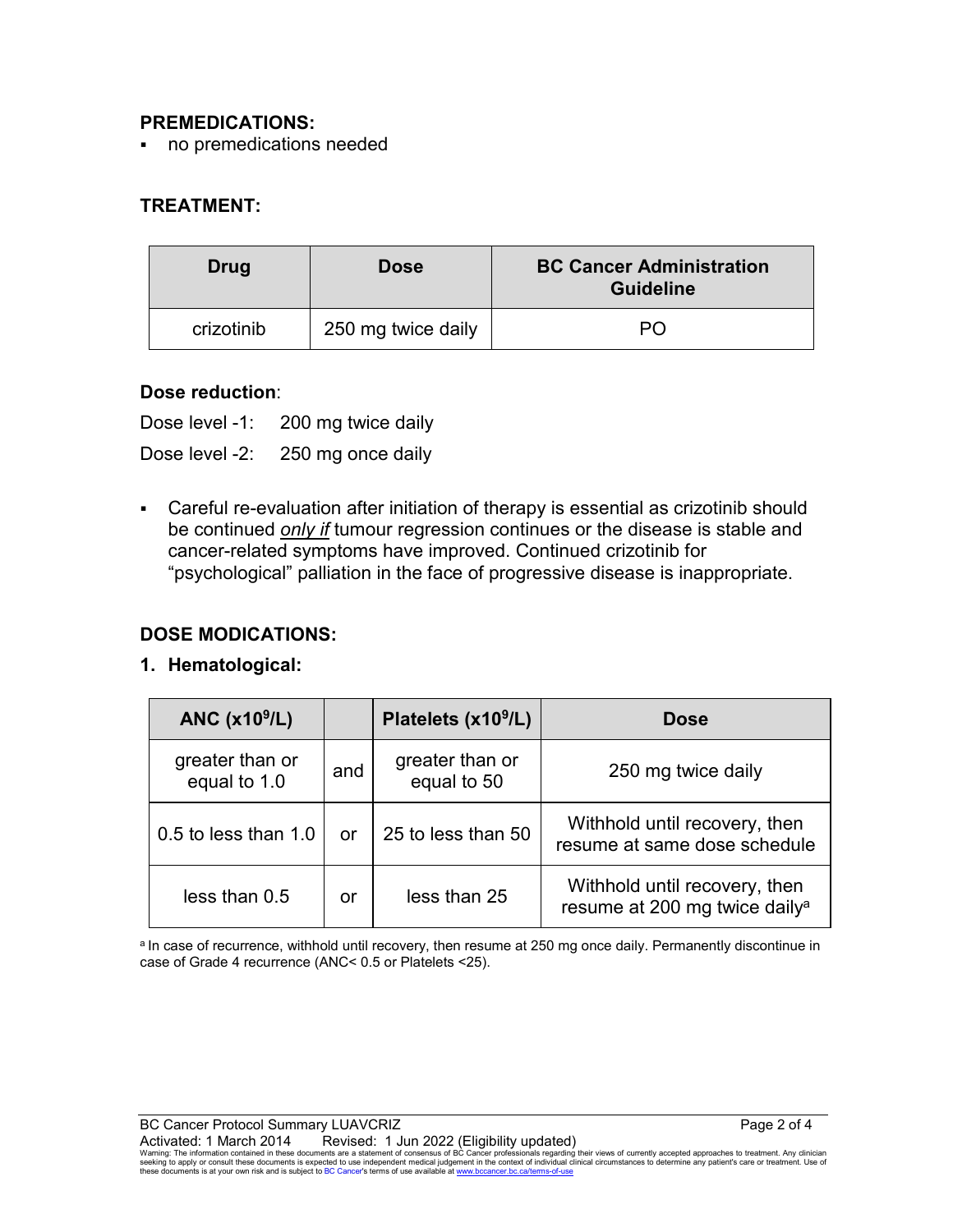## **2. Hepatic Dysfunction:**

| Baseline bilirubin $> 1.5$ x ULN and $\leq 3$                                             | Reduce starting dose to dose level -1                                                                                 |
|-------------------------------------------------------------------------------------------|-----------------------------------------------------------------------------------------------------------------------|
| x ULN (with any ALT or AST)                                                               | (200 mg twice daily)                                                                                                  |
| Baseline bilirubin $>$ 3 x ULN (with any                                                  | Reduce starting dose to dose level -2                                                                                 |
| ALT or AST)                                                                               | $(250 \text{ mg once daily})$                                                                                         |
| ALT elevation to $> 5.0$ x ULN with<br>bilirubin $\leq 1.5$ x ULN                         | Withhold until recovery of ALT to $\leq 3.0$<br>x ULN or baseline, then resume at the<br>next lower dose <sup>a</sup> |
| ALT elevation to $>$ 3.0 x ULN and<br>concurrent bilirubin elevation to $> 1.5 x$<br>UEN. | Permanently discontinue                                                                                               |

<sup>a</sup> In case of recurrence, withhold until recovery to Grade <1 or baseline, then resume at 250 mg once daily. Permanently discontinue in case of further Grade 3 or 4 recurrence. For patients treated with 250 mg once daily or whose dose was reduced to 250 mg once daily, discontinue during evaluation.

- **3. Pneumonitis:** permanently discontinue crizotinib for development of any grade of treatment-related pneumonitis
- **4. Renal dysfunction:** for severe impairment (CrCl < 30mL/min), not requiring dialysis, reduce dose to 50% (250mg once daily)
- **5. QTc Prolongation:** treatment interruption and subsequent dose reduction is required for QTc ≥ 500 msec. Refer to the BC Cancer Drug Manual.
- **6. Bradycardia:** for symptomatic, non-life threatening bradycardia, withhold treatment until asymptomatic or heart rate increases to > 60 bpm. Consider dose reduction when treatment resumes. Refer to the BC Cancer Drug Manual.
- **7. Severe visual loss:** discontinue crizotinib for new onset of severe visual loss.

# **PRECAUTIONS:**

1. **Cardiotoxicity**: QT interval prolongation and symptomatic bradycardia have been observed in patients treated with crizotinib. Crizotinib should be administered with caution in patients with pre-existing or those predisposed to QTc prolongation, or those who are taking medications that are known to prolong the QT interval. Caution should be exercised in patients with a low heart rate at baseline (<60 beats per minute), a history of syncope or arrhythmia, sick sinus syndrome, sinoatrial block, atrioventricular block, ischemic heart disease, or congestive heart failure. Concomitant medications that result in a decrease in heart rate should be avoided if possible during